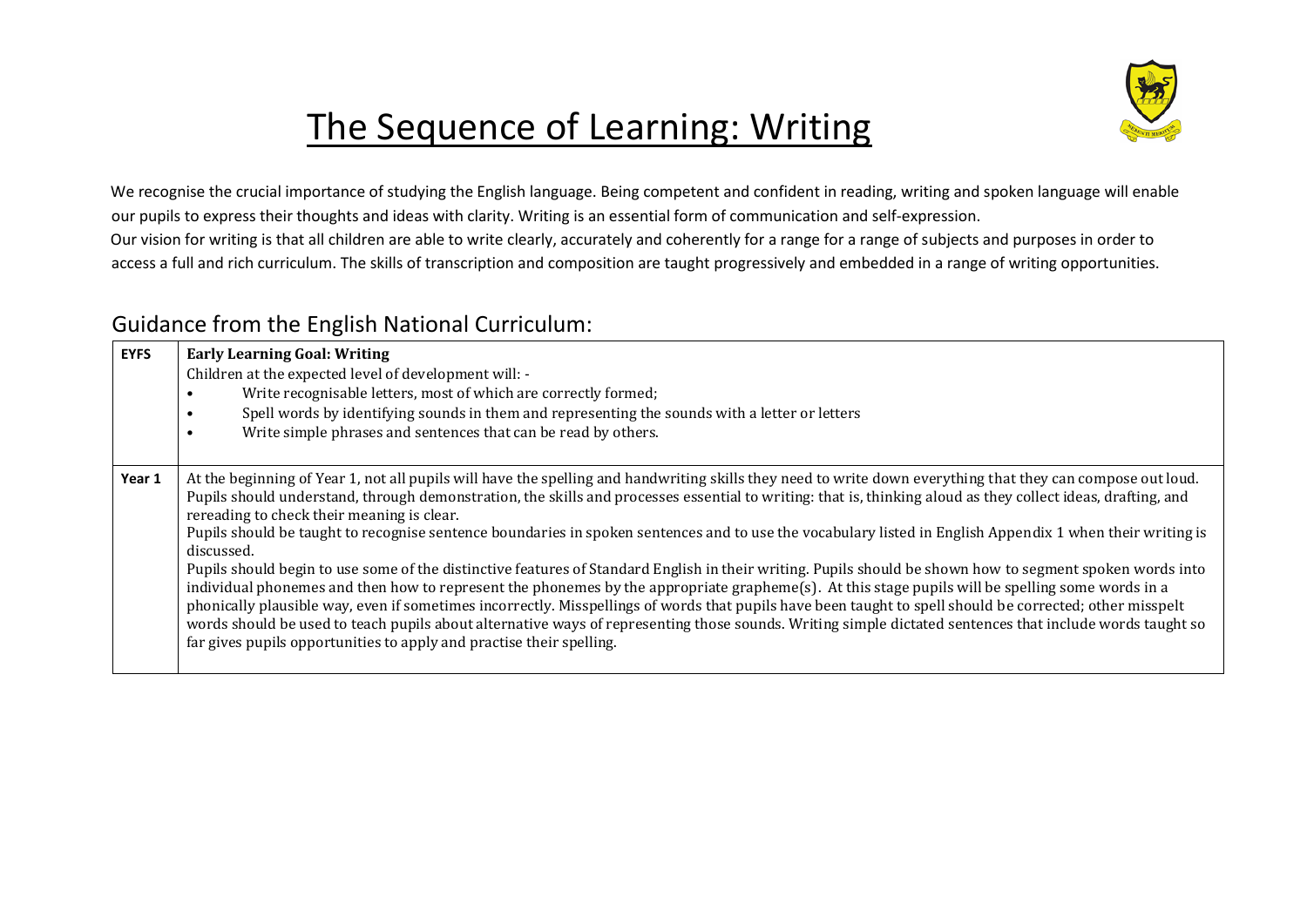| Year 2                   | In Year 2, pupils move towards more word-specific knowledge of spelling, including homophones. The process of spelling should be emphasised: that is,<br>that spelling involves segmenting spoken words into phonemes and then representing all the phonemes by graphemes in the right order. Pupils should do<br>this both for single-syllable and multi-syllabic words. At this stage, children's spelling should be phonically plausible, even if not always correct.<br>Misspellings of words that pupils have been taught to spell should be corrected; other misspelt words can be used as an opportunity to teach pupils about<br>alternative ways of representing those sounds. Pupils should be encouraged to apply their knowledge of suffixes from their word reading to their spelling.<br>They should also draw from and apply their growing knowledge of word and spelling structure, as well as their knowledge of root words.<br>Pupils should revise and practise correct letter formation frequently. They should be taught to write with a joined style as soon as they can form letters<br>securely with the correct orientation.<br>Reading and listening to whole books, not simply extracts, helps pupils to increase their vocabulary and grammatical knowledge, including their knowledge<br>of the vocabulary and grammar of Standard English. These activities also help them to understand how different types of writing, including narratives, are<br>structured. All these can be drawn on for their writing. Pupils should understand, through being shown these, the skills and processes essential to writing:<br>that is, thinking aloud as they collect ideas, drafting, and re-reading to check their meaning is clear. Drama and role-play can contribute to the quality of<br>pupils' writing by providing opportunities for pupils to develop and order their ideas through playing roles and improvising scenes in various settings.<br>Pupils might draw on and use new vocabulary from their reading, their discussions about it (one-to-one and as a whole class) and from their wider<br>experiences. |
|--------------------------|----------------------------------------------------------------------------------------------------------------------------------------------------------------------------------------------------------------------------------------------------------------------------------------------------------------------------------------------------------------------------------------------------------------------------------------------------------------------------------------------------------------------------------------------------------------------------------------------------------------------------------------------------------------------------------------------------------------------------------------------------------------------------------------------------------------------------------------------------------------------------------------------------------------------------------------------------------------------------------------------------------------------------------------------------------------------------------------------------------------------------------------------------------------------------------------------------------------------------------------------------------------------------------------------------------------------------------------------------------------------------------------------------------------------------------------------------------------------------------------------------------------------------------------------------------------------------------------------------------------------------------------------------------------------------------------------------------------------------------------------------------------------------------------------------------------------------------------------------------------------------------------------------------------------------------------------------------------------------------------------------------------------------------------------------------------------------------------------------------------------------------------------------|
| Lower<br>KS <sub>2</sub> | Pupils should learn to spell new words correctly and have plenty of practice in spelling them. Pupils need sufficient knowledge of spelling in order to use<br>dictionaries efficiently.<br>Pupils should be using joined handwriting throughout their independent writing. Handwriting should continue to be taught, with the aim of increasing the<br>fluency with which pupils are able to write down what they want to say. This, in turn, will support their composition and spelling.<br>Pupils should continue to have opportunities to write for a range of real purposes and audiences as part of their work across the curriculum. These<br>purposes and audiences should underpin the decisions about the form the writing should take, such as a narrative, an explanation or a description. Pupils<br>should understand, through being shown these, the skills and processes that are essential for writing: that is, thinking aloud to explore and collect ideas,<br>drafting, and re-reading to check their meaning is clear, including doing so as the writing develops. Pupils should be taught to monitor whether their own<br>writing makes sense in the same way that they monitor their reading, checking at different levels.<br>Grammar should be taught explicitly: pupils should be taught the terminology and concepts set out in English Appendix 2, and be able to apply them<br>correctly to examples of real language, such as their own writing or books that they have read. At this stage, pupils should start to learn about some of the<br>differences between Standard English and non-Standard English and begin to apply what they have learnt [for example, in writing dialogue for characters].                                                                                                                                                                                                                                                                                                                                                                                                            |
| Upper<br>KS <sub>2</sub> | Pupils should continue to be taught to understand and apply the concepts of word structure so that they can draw on their knowledge of morphology and<br>etymology to spell correctly.<br>Pupils should continue to practise handwriting and be encouraged to increase the speed of it, so that problems with forming letters do not get in the way of<br>their writing down what they want to say. They should be clear about what standard of handwriting is appropriate for a particular task, for example, quick<br>notes or a final handwritten version. They should also be taught to use an unjoined style, for example, for labelling a diagram or data, writing an email<br>address, or for algebra and capital letters, for example, for filling in a form.<br>Pupils should understand, through being shown, the skills and processes essential for writing: that is, thinking aloud to generate ideas, drafting, and<br>rereading to check that the meaning is clear.                                                                                                                                                                                                                                                                                                                                                                                                                                                                                                                                                                                                                                                                                                                                                                                                                                                                                                                                                                                                                                                                                                                                                                  |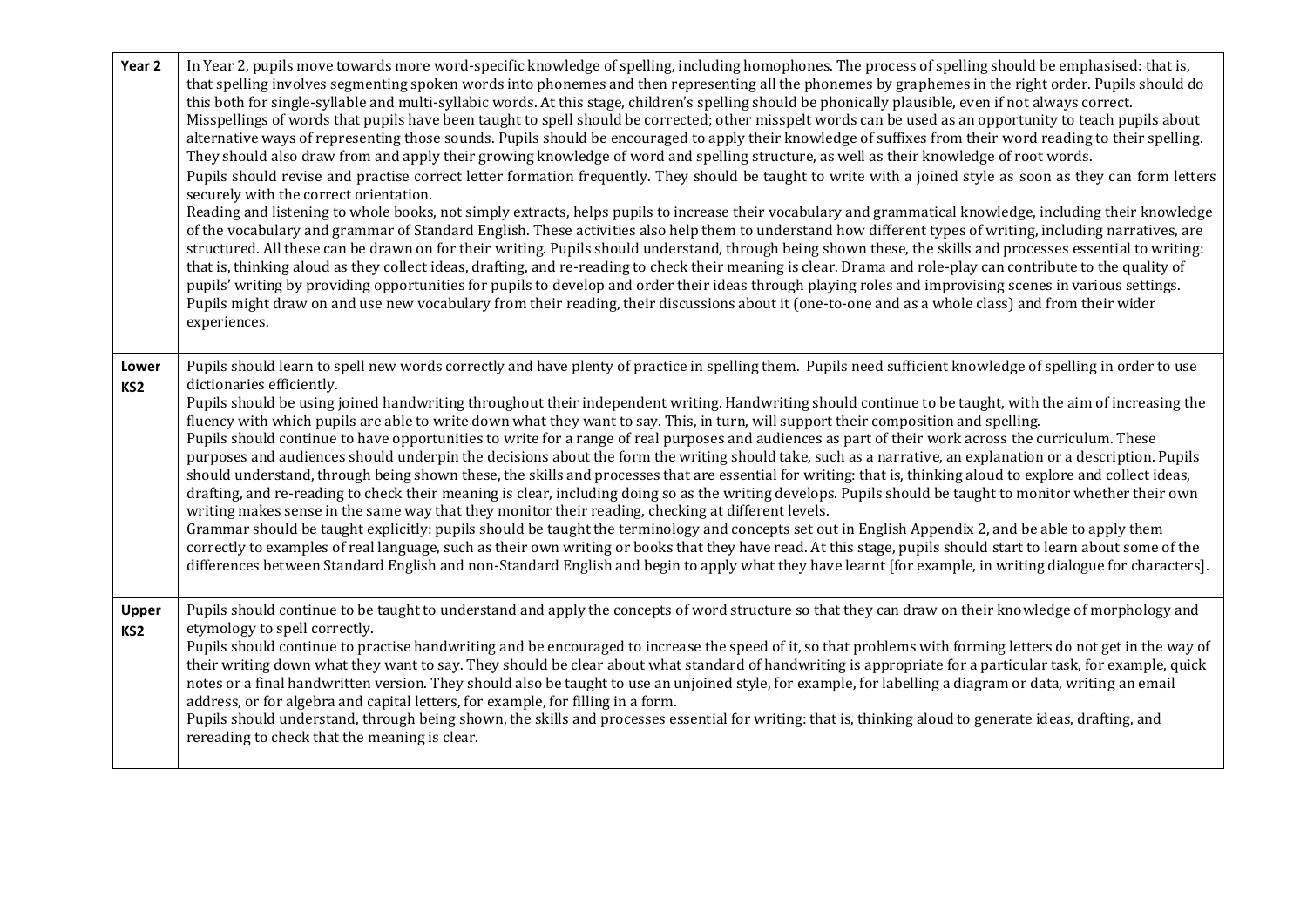## The Sequence of Learning:

| Year group    | <b>Spelling</b>                                                                                                                                                                                                                                                                                                                                                                                                          | <b>Punctuation</b>                                                                                                                                                                                                                      | Grammar                                                                                                                                                                                                                                                                                                                                                          | Handwriting                                                                                                                                                                                                                                                                                                                                                                                                                                                                                                                                                                                                                   | Composition                                                                                                                                                                                                                                                                                                                                                                                                         | <b>Writing units</b>                                                                                                                                                                                                                                                                              |
|---------------|--------------------------------------------------------------------------------------------------------------------------------------------------------------------------------------------------------------------------------------------------------------------------------------------------------------------------------------------------------------------------------------------------------------------------|-----------------------------------------------------------------------------------------------------------------------------------------------------------------------------------------------------------------------------------------|------------------------------------------------------------------------------------------------------------------------------------------------------------------------------------------------------------------------------------------------------------------------------------------------------------------------------------------------------------------|-------------------------------------------------------------------------------------------------------------------------------------------------------------------------------------------------------------------------------------------------------------------------------------------------------------------------------------------------------------------------------------------------------------------------------------------------------------------------------------------------------------------------------------------------------------------------------------------------------------------------------|---------------------------------------------------------------------------------------------------------------------------------------------------------------------------------------------------------------------------------------------------------------------------------------------------------------------------------------------------------------------------------------------------------------------|---------------------------------------------------------------------------------------------------------------------------------------------------------------------------------------------------------------------------------------------------------------------------------------------------|
|               |                                                                                                                                                                                                                                                                                                                                                                                                                          |                                                                                                                                                                                                                                         |                                                                                                                                                                                                                                                                                                                                                                  |                                                                                                                                                                                                                                                                                                                                                                                                                                                                                                                                                                                                                               |                                                                                                                                                                                                                                                                                                                                                                                                                     |                                                                                                                                                                                                                                                                                                   |
| <b>Year R</b> | Use some of their<br>print and letter<br>knowledge in their<br>early writing. For<br>example: writing a<br>pretend shopping<br>list that starts at the<br>top of the page;<br>write 'm' for<br>mummy.<br>Writes some high<br>frequency words. Is<br>a, the, I, for, of, to,<br>are, was, all, come,<br>some, there, their,<br>these, what, where,<br>who.<br>Orally blends and<br>segments the sounds<br>heard in words. | Model use of capital<br>letter, finger spaces and<br>full stop in classroom<br>environment.<br>Writes letters in their<br>name, using a capital<br>letter at the beginning.<br>Beginning to put finger<br>spaces between some<br>words. | Use describing words for<br>objects in the<br>environment, and<br>characters in books. Link<br>to language through<br>colour programme<br>Use the correct pronoun.<br>Know some 'doing'<br>words which describe<br>actions.<br>Use the correct tense in<br>spoken and written<br>language.<br>Re-read what they have<br>written to check that it<br>makes sense. | Use their core muscle<br>strength to achieve a good<br>posture when sitting at a<br>table or sitting on the floor.<br>Develop their small motor<br>skills so that they can use a<br>range of tools competently,<br>safely and confidently.<br>(pencils for drawing &<br>writing)<br>Begin to develop the<br>foundations of a<br>handwriting style, which is<br>fast, accurate and efficient.<br>Talks about the different<br>marks they make. Begin to<br>form recognisable letters.<br>Forming lower-case and<br>capital letters correctly.<br>ELG:<br>Write recognisable<br>letters, most of which are<br>correctly formed. | With adult support,<br>orally compose<br>meaningful sentences.<br>Write for a range of<br>purposes to include<br>labels, lists and<br>captions.<br>Identifies separate<br>words in spoken<br>sentences.<br>Write simple<br>sentences which can<br>be read by themselves<br>and others<br>Writes a label for a<br>drawing/diagram<br>ELG:<br>Write simple<br>phrases and<br>sentences that can<br>be read by others. | Continue rhyme and alliteration<br>patterns in texts.<br>Explore structure of various<br>stories which link in with termly<br>topics.<br>Write captions, labels and lists<br>as part of non-fiction writing.<br>Writes some common exception<br>words from phase 2 and 3 in<br>sentences/captions |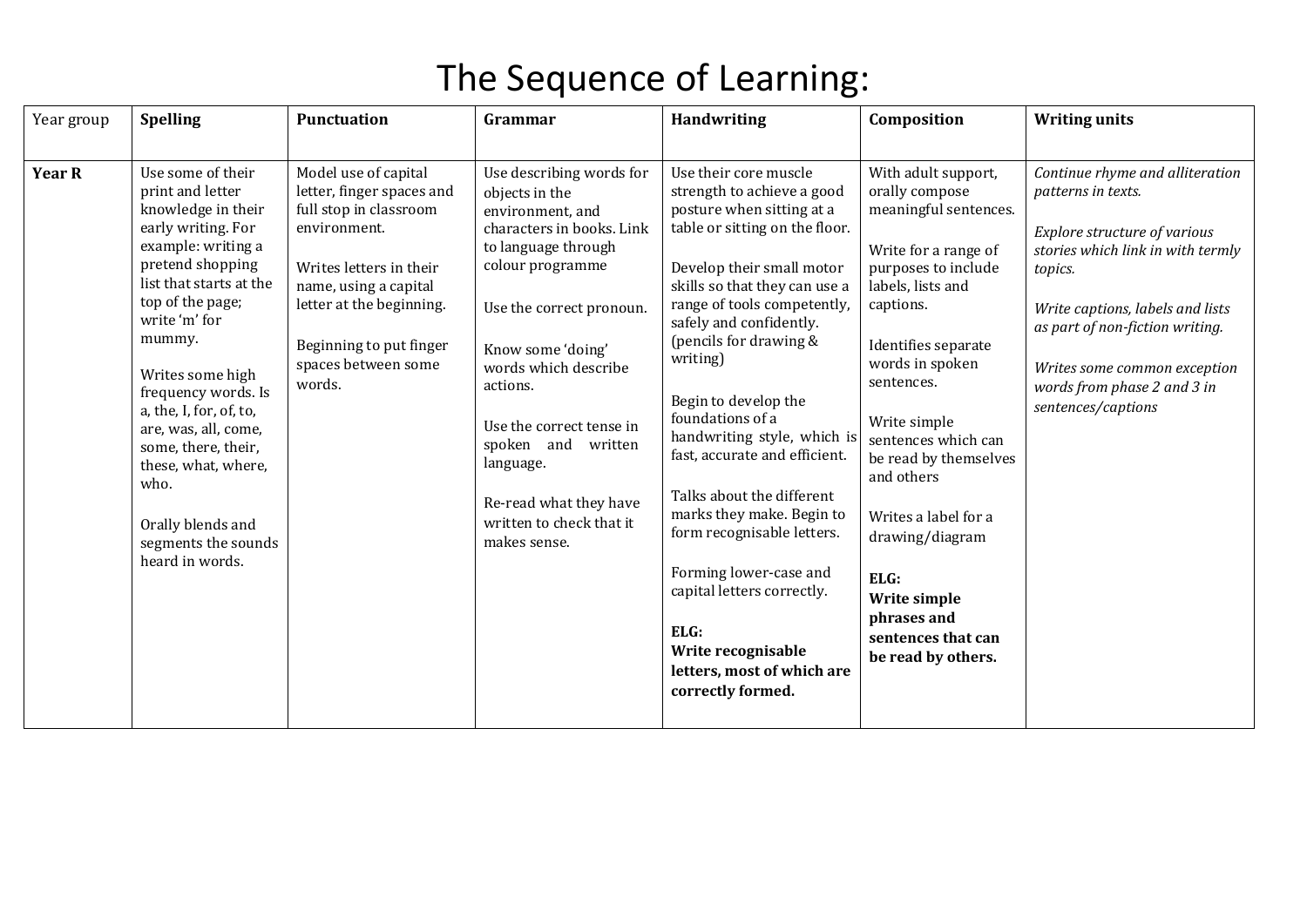| <b>Teaching</b><br>strategies:                          | Writes the sounds in<br>CVC words in the<br>correct order<br>Beginning to write<br>some longer words<br>using phonic<br>knowledge.<br>ELG:<br>Spell words by<br>identifying sounds<br>in them and<br>representing the<br>sounds with a<br>letter or letters.<br>Building experiences during and about which children can express themselves<br>Building confidence to speak in sentences<br>Building new vocabulary; learning the names of things and beginning to describe |  |  |  |
|---------------------------------------------------------|-----------------------------------------------------------------------------------------------------------------------------------------------------------------------------------------------------------------------------------------------------------------------------------------------------------------------------------------------------------------------------------------------------------------------------------------------------------------------------|--|--|--|
|                                                         | them Daily teacher modelling of writing process Daily shared writing.<br>Phonics taught twice daily sounds-write activities (including dictation) up to unit II.                                                                                                                                                                                                                                                                                                            |  |  |  |
|                                                         | Mark making opportunities for all children<br>'Gross/fine motor activities to ensure children have sufficiently developed motor control of their arms, wrist, hand and fingers to be able to hold a pencil<br>effectively. Explore different handwriting patterns and letter families linked to the whole school handwriting policy Writing areas to promote daily opportunities                                                                                            |  |  |  |
|                                                         | for children to write                                                                                                                                                                                                                                                                                                                                                                                                                                                       |  |  |  |
| Key<br>vocabulary:                                      | letter, word, sentence, phoneme, grapheme, digraph, trigraph, capital letter, full stop.                                                                                                                                                                                                                                                                                                                                                                                    |  |  |  |
| Assessment:                                             | Data submitted T2, T4, T6.<br>Writing moderation termly.                                                                                                                                                                                                                                                                                                                                                                                                                    |  |  |  |
|                                                         | Phonic assessments each term.                                                                                                                                                                                                                                                                                                                                                                                                                                               |  |  |  |
| <b>Support for</b><br>children<br>working<br>below ARE: | Targeted intervention for groups of pupils who are not achieving GLD<br>Writing opportunities encouraged through continuous provision.<br>Phonics intervention.                                                                                                                                                                                                                                                                                                             |  |  |  |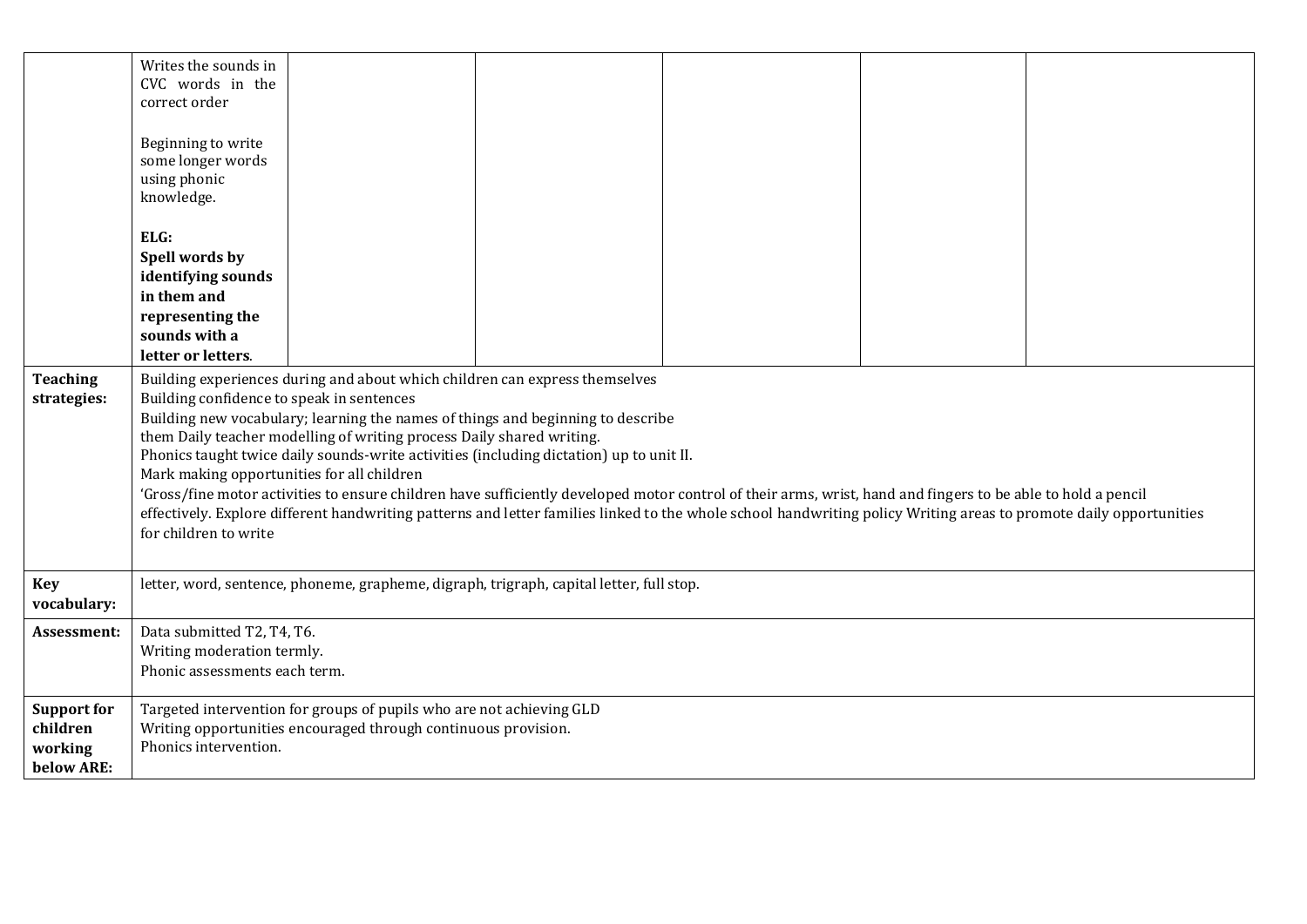| Year group | <b>Spelling</b>                                                                                                                                                                                                                                                                                                                                                                                                                                                                                                                                                              | <b>Punctuation</b>                                                                                                                                                                                                                    | Grammar                                                                                                                                                                                                                                                                                                                                                                                                                           | Handwriting                                                                                                                                                                                                                                                                                                                      | Composition                                                                                                                                                                                                                                                                                                                                                                                              | Writing units/texts                                                                                                                                                                                 |
|------------|------------------------------------------------------------------------------------------------------------------------------------------------------------------------------------------------------------------------------------------------------------------------------------------------------------------------------------------------------------------------------------------------------------------------------------------------------------------------------------------------------------------------------------------------------------------------------|---------------------------------------------------------------------------------------------------------------------------------------------------------------------------------------------------------------------------------------|-----------------------------------------------------------------------------------------------------------------------------------------------------------------------------------------------------------------------------------------------------------------------------------------------------------------------------------------------------------------------------------------------------------------------------------|----------------------------------------------------------------------------------------------------------------------------------------------------------------------------------------------------------------------------------------------------------------------------------------------------------------------------------|----------------------------------------------------------------------------------------------------------------------------------------------------------------------------------------------------------------------------------------------------------------------------------------------------------------------------------------------------------------------------------------------------------|-----------------------------------------------------------------------------------------------------------------------------------------------------------------------------------------------------|
| Year 1     | Spell words<br>containing each of<br>the 40+ phonemes<br>already taught.<br>Spell common<br>exception words.<br>Spell the days of the<br>week.<br>Name the letters of<br>the alphabet in<br>order.<br>Use letter names to<br>distinguish between<br>alternative spellings<br>of the same sound.<br>Use the spelling rule<br>for adding $-s$ or $-es$<br>as the plural marker<br>for nouns and the<br>third person<br>singular marker for<br>verbs.<br>Use the prefix un-.<br>Use-ing, -ed, -er<br>and -est where no<br>change is needed in<br>the spelling of root<br>words. | Begin to punctuate<br>sentences using a capital<br>letter and a full stop,<br>question mark or<br>exclamation mark.<br>Use a capital letter for<br>names of people, places,<br>the days of the week, and<br>the personal pronoun 'I'. | Know how words can<br>combine to make<br>sentences.<br>Join words and joining<br>simple clauses using<br>'and'.<br>Know and use the<br>terminology:<br>letter, capital letter,<br>word, singular, plural,<br>sentence, punctuation,<br>full stop, question mark,<br>exclamation mark.<br>Know the term 'noun' to<br>describe people, places<br>and objects<br>Understand what is<br>needed to make a<br>sentence - Subject, verb. | Sit correctly at a table,<br>holding a pencil<br>comfortably and correctly.<br>Begin to form lower-case<br>letters in the correct<br>direction, starting and<br>finishing in the right place.<br>Form capital letters.<br><b>Understand which letters</b><br>belong to which<br>handwriting 'families' and<br>to practise these. | Say out loud what they<br>are going to write about<br>Compose a sentence<br>orally before writing it.<br>Sequence sentences to<br>form short narratives.<br>Re-read what they have<br>written to check that it<br>makes sense.<br>Discuss what they have<br>written with the teacher<br>or other pupils.<br>Read aloud their writing<br>clearly enough to be<br>heard by their peers and<br>the teacher. | <b>Egg Box Dragon</b><br><b>Halibut Jackson</b><br>Wild<br><b>The Lonely Beast</b><br><b>The Storm</b><br><b>Whale</b><br><b>How to Find Gold</b><br><b>The Lighthouse</b><br><b>Keeper's Lunch</b> |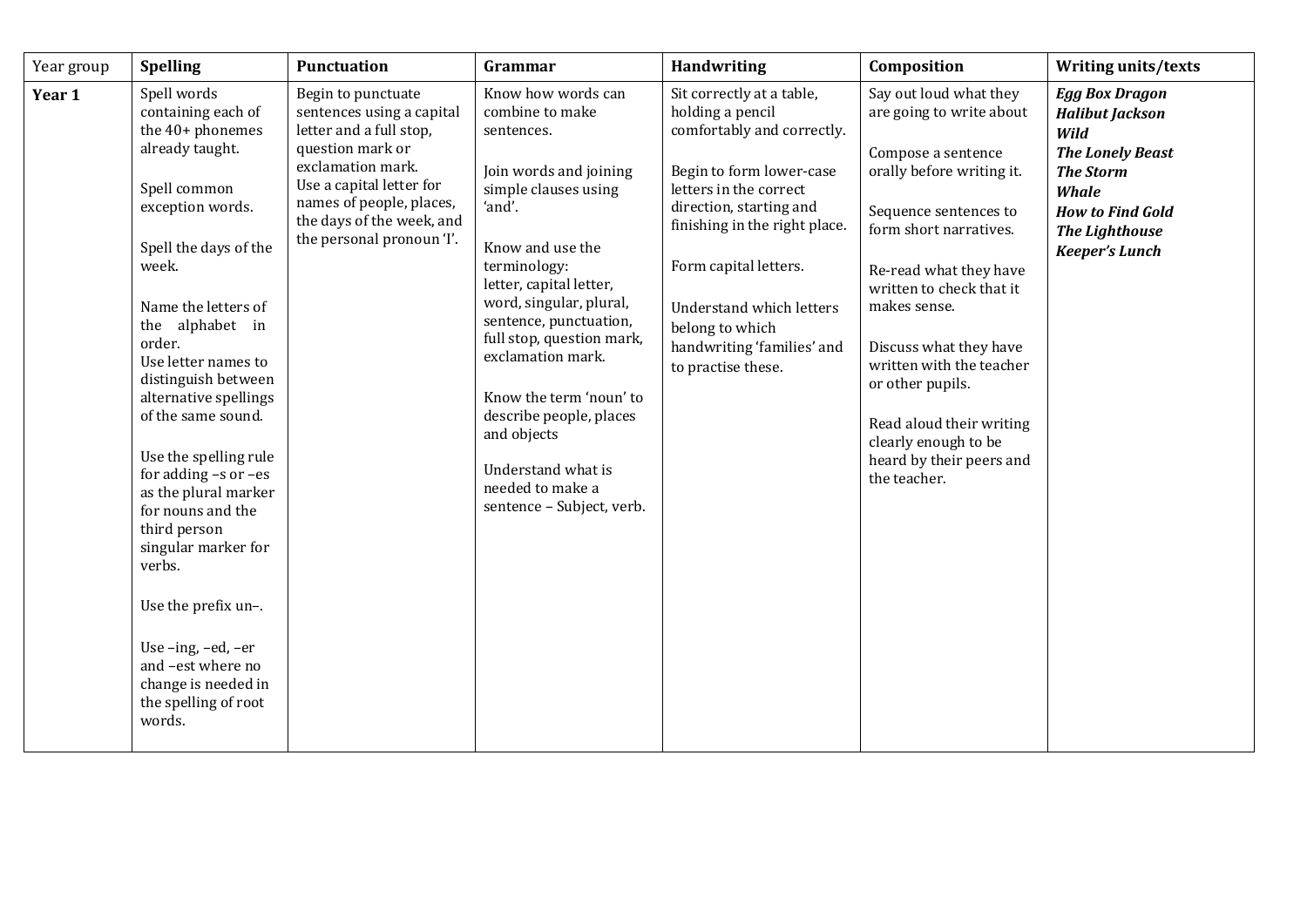| <b>Teaching</b><br>strategies:                          | As a regular routine during shared writing, adults to orally model whole sentence before writing it down.<br>Understand, through teacher modelling, the skills and processes essential to writing.<br>Children to practise the skills of thinking aloud as they collect ideas, drafting and re-reading to check that their meaning is clear<br>Children taught handwriting skills daily as well as through phonics and other writing opportunities<br>Handwriting requires frequent and discrete, direct teaching. Pupils should be able to form letters correctly and confidently.<br>Twice daily phonic sessions<br>Children should be shown how to segment spoken words into individual phonemes and then how to represent the phonemes by the appropriate grapheme(s)<br>Children will be spelling some words in a phonically plausible way, even if sometimes incorrectly. Misspellings of words that children have been taught to spell<br>should be corrected; other misspelt words should be used to teach children about alternative ways of representing those sounds.<br>Writing simple dictated sentences that include words taught so far will give children opportunities to apply and practise their spelling in phonics.<br>Children should begin to use some of the distinctive features of Standard English in their writing.<br>Writing frames and word banks to support structure |  |  |  |  |
|---------------------------------------------------------|-------------------------------------------------------------------------------------------------------------------------------------------------------------------------------------------------------------------------------------------------------------------------------------------------------------------------------------------------------------------------------------------------------------------------------------------------------------------------------------------------------------------------------------------------------------------------------------------------------------------------------------------------------------------------------------------------------------------------------------------------------------------------------------------------------------------------------------------------------------------------------------------------------------------------------------------------------------------------------------------------------------------------------------------------------------------------------------------------------------------------------------------------------------------------------------------------------------------------------------------------------------------------------------------------------------------------------------------------------------------------------------------------------|--|--|--|--|
| <b>Key</b><br>vocabulary:                               | letter, capital letter, word, singular, plural, sentence, full stop, prefixes and suffixes, question mark, exclamation mark, noun                                                                                                                                                                                                                                                                                                                                                                                                                                                                                                                                                                                                                                                                                                                                                                                                                                                                                                                                                                                                                                                                                                                                                                                                                                                                     |  |  |  |  |
| <b>Assessment</b>                                       | Teacher assessment collected at end of Term 1, 2, 4 and 6<br>Regular opportunities to moderate across year group and phase<br>Regular phonic check-ups<br>Use of Target Tracker to monitor attainment and progress                                                                                                                                                                                                                                                                                                                                                                                                                                                                                                                                                                                                                                                                                                                                                                                                                                                                                                                                                                                                                                                                                                                                                                                    |  |  |  |  |
| <b>Support for</b><br>children<br>working<br>below ARE: | Phonic catch-up sessions<br>Writing scaffolds and word banks<br>Support with letter formation<br><b>Phoneme Mat</b>                                                                                                                                                                                                                                                                                                                                                                                                                                                                                                                                                                                                                                                                                                                                                                                                                                                                                                                                                                                                                                                                                                                                                                                                                                                                                   |  |  |  |  |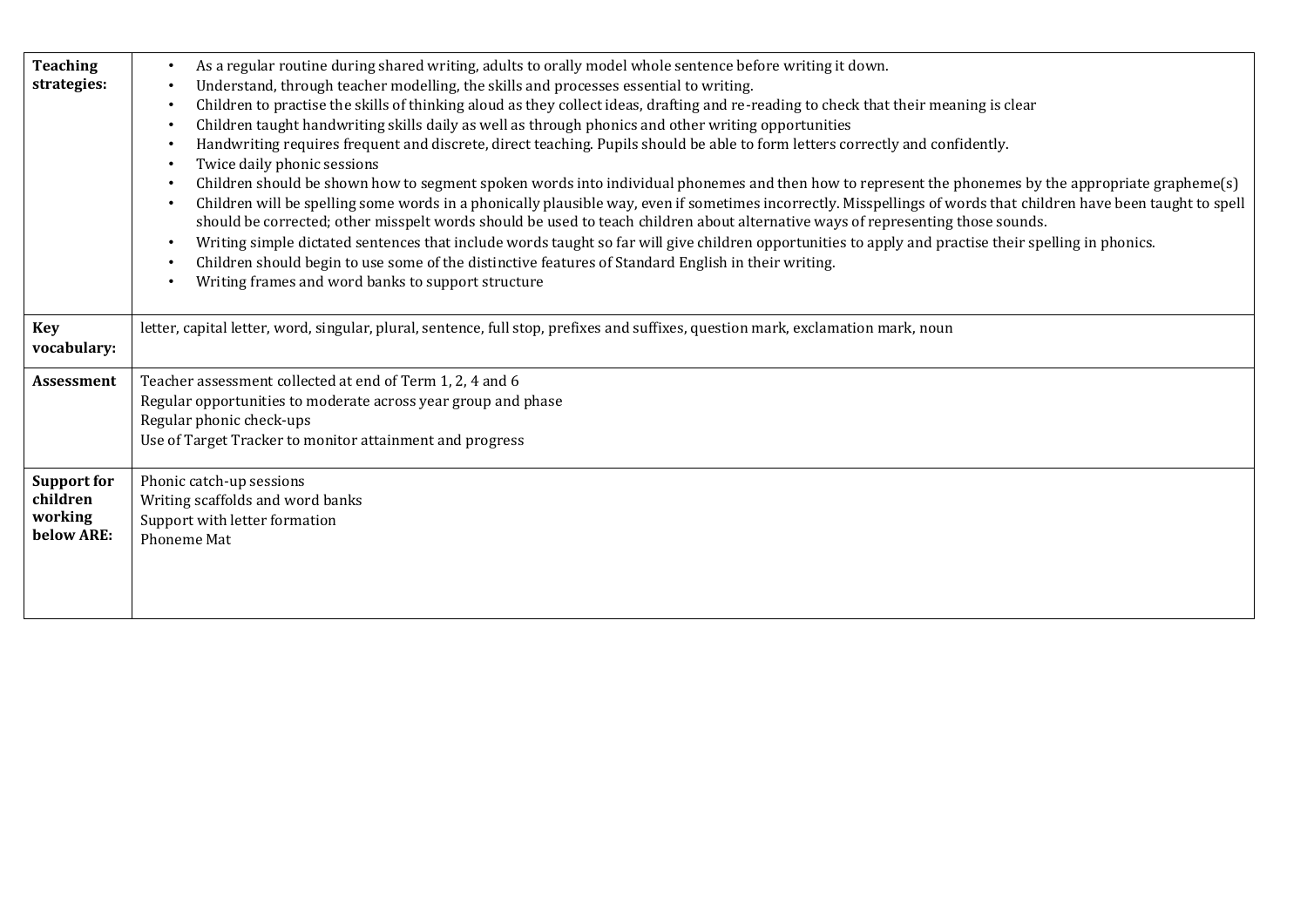| Year group | <b>Spelling</b>                                                                                                                                                                                                                                                                                                                                                                                                                                                                                                                                                                    | <b>Punctuation</b>                                                                                                                                                                                                                                                             | Grammar                                                                                                                                                                                                                                                                                                                                                                                                                                                                                                                      | Handwriting                                                                                                                                                                                                                                                                                                                                                                                                                                                                              | Composition                                                                                                                                                                                                                                                                        | Writing units/texts                                                                                                                                                                                                                                     |
|------------|------------------------------------------------------------------------------------------------------------------------------------------------------------------------------------------------------------------------------------------------------------------------------------------------------------------------------------------------------------------------------------------------------------------------------------------------------------------------------------------------------------------------------------------------------------------------------------|--------------------------------------------------------------------------------------------------------------------------------------------------------------------------------------------------------------------------------------------------------------------------------|------------------------------------------------------------------------------------------------------------------------------------------------------------------------------------------------------------------------------------------------------------------------------------------------------------------------------------------------------------------------------------------------------------------------------------------------------------------------------------------------------------------------------|------------------------------------------------------------------------------------------------------------------------------------------------------------------------------------------------------------------------------------------------------------------------------------------------------------------------------------------------------------------------------------------------------------------------------------------------------------------------------------------|------------------------------------------------------------------------------------------------------------------------------------------------------------------------------------------------------------------------------------------------------------------------------------|---------------------------------------------------------------------------------------------------------------------------------------------------------------------------------------------------------------------------------------------------------|
| Year 2     | Segment spoken<br>words into<br>phonemes and<br>representing these<br>by graphemes,<br>spelling many<br>correctly.<br>Learn new ways of<br>spelling phonemes<br>for which one or<br>more spellings are<br>already known, and<br>learn some words<br>with each spelling,<br>including a few<br>common<br>homophones. Learn<br>to spell common<br>exception words.<br>Learn to spell more<br>words with<br>contracted forms.<br>Distinguish between<br>homophones and<br>near-homophones.<br>Add suffixes to spell<br>longer words,<br>including -ment, -<br>ness, -ful, -less, -ly. | Learn how to use both<br>familiar and new<br>punctuation correctly,<br>including full stops,<br>capital letters,<br>exclamation marks,<br>question marks, commas<br>for lists, and apostrophes<br>for contracted forms and<br>the singular possessive,<br>and inverted commas. | Learn how to use<br>sentences with different<br>forms: statement,<br>question, exclamation,<br>command.<br>Use expanded noun<br>phrases to describe and<br>specify.<br>Use the present and past<br>tenses correctly and<br>consistently including the<br>progressive form.<br>Use coordination and<br>subordination.<br>Know and use the<br>terminology: noun, noun<br>phrase, statement,<br>question, exclamation,<br>command, compound,<br>suffix adjective, adverb,<br>verb<br>tense (past, present)<br>apostrophe, comma | Form lower-case letters of<br>the correct size relative to<br>one another.<br>Start using some of the<br>diagonal and horizontal<br>strokes needed to join<br>letters and understand<br>which letters, when<br>adjacent to one another,<br>are best left unjoined.<br>Write capital letters and<br>digits of the correct size,<br>orientation and<br>relationship to one another<br>and to lower case letters.<br>Use spacing between<br>words that reflects the size<br>of the letters. | Write for different<br>purposes, to include<br>narratives about real and<br>fictional experiences, and<br>poetry.<br>Plan or say out loud what<br>they are going to write<br>about before writing.<br>Make simple additions,<br>revisions and corrections<br>to their own writing. | <b>Man on the Moon</b><br><b>Orion and the Dark</b><br><b>Claude and the City</b><br>The Emperor's Egg<br><b>Leaf</b><br><b>The Bee Who Spoke</b><br>Rapunzel<br><b>A Necklace of Rapunzel</b><br>Lila and the Secret of the<br>Rain<br>Zeraffa Giraffa |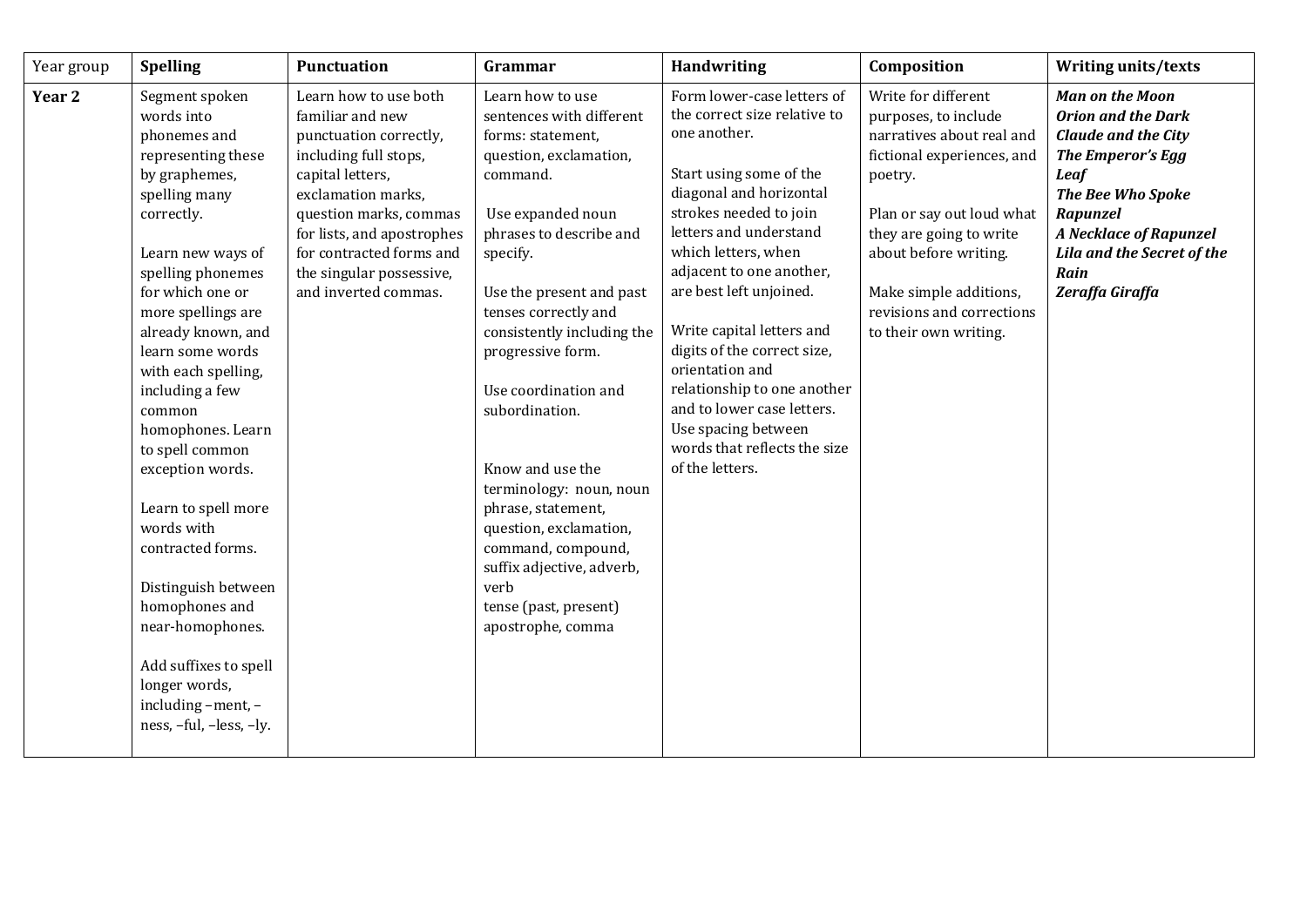| <b>Teaching</b>    | Children at the beginning of Year 2 should be able to compose individual sentences orally and then write them down.                                                                                                                                                                                                                                                                       |  |  |  |  |  |  |
|--------------------|-------------------------------------------------------------------------------------------------------------------------------------------------------------------------------------------------------------------------------------------------------------------------------------------------------------------------------------------------------------------------------------------|--|--|--|--|--|--|
| strategies:        | CT to model the writing process from planning through to drafting, writing and editing.                                                                                                                                                                                                                                                                                                   |  |  |  |  |  |  |
|                    | Reading and listening to whole books, not simply extracts, will help children to increase their vocabulary and grammatical knowledge, including their<br>knowledge of the vocabulary and grammar of Standard English. These activities also help them to understand how different types of writing, including<br>narratives, are structured. All these can be drawn on for their writing. |  |  |  |  |  |  |
|                    | Use of drama and role play to bring writing experiences alive<br>$\bullet$                                                                                                                                                                                                                                                                                                                |  |  |  |  |  |  |
|                    | Use of writing frames and word banks to support writing where appropriate.<br>Writing stamina developed throughout the year                                                                                                                                                                                                                                                               |  |  |  |  |  |  |
|                    | Children taught handwriting skills daily.                                                                                                                                                                                                                                                                                                                                                 |  |  |  |  |  |  |
|                    | Children should revise and practise correct letter formation frequently. They should be taught to write with a joined style as soon as they can form letters                                                                                                                                                                                                                              |  |  |  |  |  |  |
|                    | securely with the correct orientation.                                                                                                                                                                                                                                                                                                                                                    |  |  |  |  |  |  |
|                    | Daily phonic sessions                                                                                                                                                                                                                                                                                                                                                                     |  |  |  |  |  |  |
|                    | Grammar and punctuation elements integrated into writing units where applicable                                                                                                                                                                                                                                                                                                           |  |  |  |  |  |  |
|                    | Example of genre being written to be studied - features established to support writing in style of genre.                                                                                                                                                                                                                                                                                 |  |  |  |  |  |  |
| <b>Key</b>         | noun, noun phrase, adjective, verb, adverb, suffixes, past/present tense, progressive form                                                                                                                                                                                                                                                                                                |  |  |  |  |  |  |
| vocabulary:        | subordination, coordination, apostrophe, contraction, comma, , statement, question, exclamation, command, similes                                                                                                                                                                                                                                                                         |  |  |  |  |  |  |
|                    |                                                                                                                                                                                                                                                                                                                                                                                           |  |  |  |  |  |  |
| <b>Assessment</b>  | Weekly spelling check ups                                                                                                                                                                                                                                                                                                                                                                 |  |  |  |  |  |  |
|                    | Teacher assessment collected at end of Term 2, 4 and 6                                                                                                                                                                                                                                                                                                                                    |  |  |  |  |  |  |
|                    | Regular opportunities to moderate across year group and phase, including County Moderation                                                                                                                                                                                                                                                                                                |  |  |  |  |  |  |
|                    | Use of end of KS1 Writing framework<br>SPaG assessment completed in Terms 2, 4 and 6. Headstart Assessment                                                                                                                                                                                                                                                                                |  |  |  |  |  |  |
|                    |                                                                                                                                                                                                                                                                                                                                                                                           |  |  |  |  |  |  |
| <b>Support for</b> | Children who do not have the phonic knowledge and skills they need for Year 2, should use the Year 1 programmes of study for word reading and spelling so that their                                                                                                                                                                                                                      |  |  |  |  |  |  |
| children           | word reading skills catch up. Phonics intervention programme<br>Sentence construction support                                                                                                                                                                                                                                                                                             |  |  |  |  |  |  |
| operating          | Writing frames to support structure where appropriate                                                                                                                                                                                                                                                                                                                                     |  |  |  |  |  |  |
| below ARE:         | Letter formation and handwriting support                                                                                                                                                                                                                                                                                                                                                  |  |  |  |  |  |  |
|                    | Oral rehearsing with adult, or using recording devices                                                                                                                                                                                                                                                                                                                                    |  |  |  |  |  |  |
|                    |                                                                                                                                                                                                                                                                                                                                                                                           |  |  |  |  |  |  |
|                    |                                                                                                                                                                                                                                                                                                                                                                                           |  |  |  |  |  |  |
|                    |                                                                                                                                                                                                                                                                                                                                                                                           |  |  |  |  |  |  |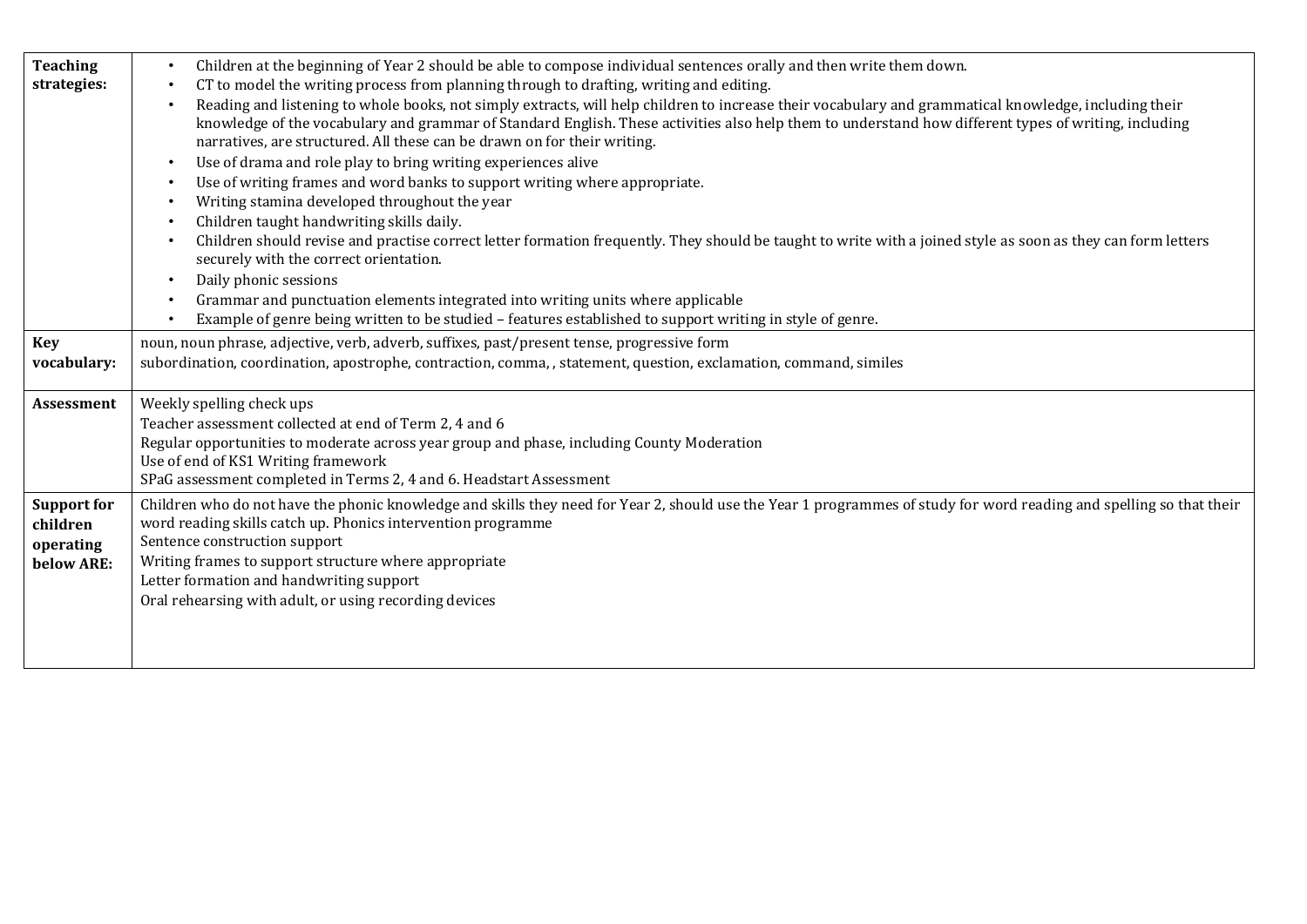| Year group                     | <b>Spelling</b>                                                                                                                                                                                                                                                                                                                                                                                               | <b>Punctuation</b>                                                                                                                                                                                                                                                                          | Grammar                                                                                                                                                                                                                                                                                                                                                                                                                                                                                                                  | Handwriting                                                                                                                                                                                                                                                                                                                                                                                                                                                                                                                                                                                  | Composition                                                                                                                          | <b>Writing units/texts</b>                                                                                                                             |
|--------------------------------|---------------------------------------------------------------------------------------------------------------------------------------------------------------------------------------------------------------------------------------------------------------------------------------------------------------------------------------------------------------------------------------------------------------|---------------------------------------------------------------------------------------------------------------------------------------------------------------------------------------------------------------------------------------------------------------------------------------------|--------------------------------------------------------------------------------------------------------------------------------------------------------------------------------------------------------------------------------------------------------------------------------------------------------------------------------------------------------------------------------------------------------------------------------------------------------------------------------------------------------------------------|----------------------------------------------------------------------------------------------------------------------------------------------------------------------------------------------------------------------------------------------------------------------------------------------------------------------------------------------------------------------------------------------------------------------------------------------------------------------------------------------------------------------------------------------------------------------------------------------|--------------------------------------------------------------------------------------------------------------------------------------|--------------------------------------------------------------------------------------------------------------------------------------------------------|
| Year 3                         | Spell regular verb<br>endings and to learn<br>irregular tense<br>changes, (-ing, -en,<br>ed)<br>Understand how<br>words change when<br>suffixes are added<br>(ly, -tion, -sion, -<br>ssion,<br>-cian)<br>Develop knowledge<br>of prefixes to<br>generate new words<br>from root words<br>(e.g. dis, mis, in, il,<br>im, ir, re, sub, inter,<br>super, anti, auto)<br>Specific sounds to<br>include: -y-, -ou- | Continue to use a variety<br>of punctuation for effect,<br>including: full stops,<br>capital letters, question<br>marks, exclamation<br>marks and commas for<br>lists.<br>Use apostrophes for both<br>omission and possession<br>Introduce inverted<br>commas to punctuate<br>direct speech | Use the determiner 'a' or<br>'an' according to whether<br>the next word begins<br>with a consonant or a<br>vowel<br>Expressing time, place<br>and cause using<br>conjunctions (e.g. when,<br>before, after, while, so,<br>because), adverbs (e.g.<br>then, next, soon,<br>therefore), or<br>prepositions (e.g. before,<br>after, during, in, because<br>of)<br>Use of the present perfect<br>form of verbs instead of<br>the simple past (e.g. 'He<br>has gone out to play'<br>contrasted with 'He went<br>out to play') | Write legibly with letters<br>of consistent size and<br>orientation in a cursive<br>style                                                                                                                                                                                                                                                                                                                                                                                                                                                                                                    | Introduction<br>to<br>paragraphs as a way to<br>group related material.<br>Use headings<br>and<br>subheadings to aid<br>presentation | <b>The Tin Forest</b><br><b>The Wolf's Foot Prints</b><br><b>Storm</b><br><b>The Iron Man</b><br><b>The Lost Happy</b><br><b>Endings</b><br><b>LOB</b> |
| <b>Teaching</b><br>strategies: | $\bullet$                                                                                                                                                                                                                                                                                                                                                                                                     | Children are taught handwriting skills 3x a week.                                                                                                                                                                                                                                           | Through drama and role play, children are immersed in a topic or genre for writing<br>Class teacher models the different aspects of the writing journey. Plan, draft, edit and final draft.<br>Opportunities provided for extended pieces of writing to develop greater writing stamina.<br>Children write with greater independence, supported in small groups where appropriate                                                                                                                                        | Children should be able to write down their ideas with a reasonable degree of accuracy and with good sentence punctuation.<br>Teachers should be consolidating children's writing skills, their vocabulary, their grasp of sentence structure and their knowledge of linguistic terminology.<br>Children should continue to have opportunities to write for a range of real purposes and audiences as part of their work across the curriculum.<br>Spelling, grammar and punctuation elements integrated into writing units where applicable; alternatively taught as discrete SPaG sessions |                                                                                                                                      |                                                                                                                                                        |
| <b>Key</b><br>vocabulary:      |                                                                                                                                                                                                                                                                                                                                                                                                               |                                                                                                                                                                                                                                                                                             |                                                                                                                                                                                                                                                                                                                                                                                                                                                                                                                          | Vowel, consonant, conjunction, preposition, adverbs, clause, subordinate clause, direct speech, inverted commas, word families, prefixes, present perfect                                                                                                                                                                                                                                                                                                                                                                                                                                    |                                                                                                                                      |                                                                                                                                                        |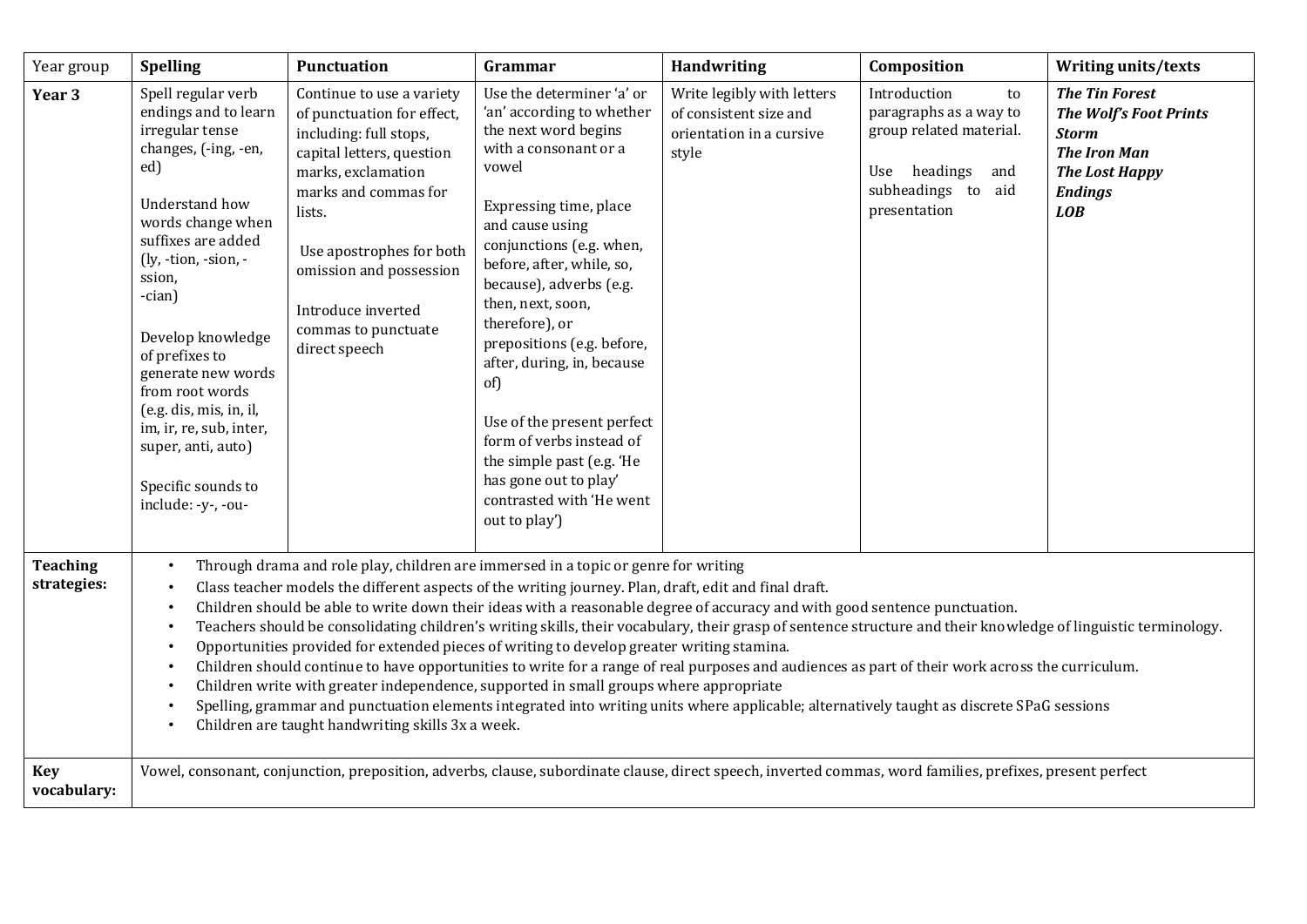| Assessment:        | Weekly spelling checks                                                 |  |  |  |  |
|--------------------|------------------------------------------------------------------------|--|--|--|--|
|                    | Teacher assessment collected at end of Term 2, 4 and 6                 |  |  |  |  |
|                    | Regular opportunities to moderate across year group and phase          |  |  |  |  |
|                    | SPaG assessment completed in Terms 2, 4 and 6                          |  |  |  |  |
|                    | Headstart Test.                                                        |  |  |  |  |
| <b>Support for</b> | Reading of Genre being                                                 |  |  |  |  |
| children           |                                                                        |  |  |  |  |
|                    |                                                                        |  |  |  |  |
| operating          | Handwriting support for those not joining consistently                 |  |  |  |  |
| below ARE:         | Word banks                                                             |  |  |  |  |
|                    | <b>Phoneme Mats</b>                                                    |  |  |  |  |
|                    | Access to laptop as alternative method of recording - use Word/Clicker |  |  |  |  |

| Year group | <b>Spelling</b>                                                                                                                                                                                                                                                                                                                                                 | <b>Punctuation</b>                                                                                                                                                                                                                                                                                                                                           | Grammar                                                                                                                                                                                                                                                                                                                 | <b>Handwriting</b>                                                                                                                                                                                                                      | Composition                                                                                                                                                                     | <b>Writing units/texts</b>                                                                                                                             |
|------------|-----------------------------------------------------------------------------------------------------------------------------------------------------------------------------------------------------------------------------------------------------------------------------------------------------------------------------------------------------------------|--------------------------------------------------------------------------------------------------------------------------------------------------------------------------------------------------------------------------------------------------------------------------------------------------------------------------------------------------------------|-------------------------------------------------------------------------------------------------------------------------------------------------------------------------------------------------------------------------------------------------------------------------------------------------------------------------|-----------------------------------------------------------------------------------------------------------------------------------------------------------------------------------------------------------------------------------------|---------------------------------------------------------------------------------------------------------------------------------------------------------------------------------|--------------------------------------------------------------------------------------------------------------------------------------------------------|
| Year 4     | Distinguish between<br>spelling and<br>meaning of<br>homophones.<br>Investigate, collect<br>and classify spelling<br>patterns related to<br>the information of<br>plurals.<br>Learn to spell words<br>with common letter<br>strings - e.g. ai, ei,<br>ey, eigh, ture, sure<br>Understand how<br>suffixes change the<br>function of words,<br>ation, -ous, -sion | Use of inverted commas<br>and other punctuation to<br>indicate direct speech<br>(e.g. a comma after the<br>reporting clause; end<br>punctuation within<br>inverted commas: The<br>conductor shouted, "Sit<br>down!")<br>Apostrophes to mark<br>plural possession (e.g.<br>the girl's name, the girls'<br>names)<br>Use of commas after<br>fronted adverbials | The grammatical<br>difference between<br>plural and possessive -s<br>Identify the main and<br>subordinate clause in a<br>sentence<br>Use fronted adverbials<br>Use pronouns and<br>possessive pronouns.<br>Use the present perfect<br>form of verbs in contrast<br>to the past tense<br>Use of expanded noun<br>phrases | Use horizontal strokes that<br>are needed to join letters<br>and understand which<br>letters, when adjacent to<br>one another, are best left<br>un-joined.<br>Increase the legibility,<br>consistency and quality of<br>my handwriting. | Use of paragraphs to<br>organise ideas around a<br>theme.<br>Appropriate choice of<br>pronoun or noun within<br>and across sentences to<br>aid cohesion and avoid<br>repetition | <b>The Mousehole Cat</b><br><b>Ice Palace</b><br><b>Escape from Pompeii</b><br><b>The Bluest of Blue</b><br>The Boy at the Back of the<br><b>Class</b> |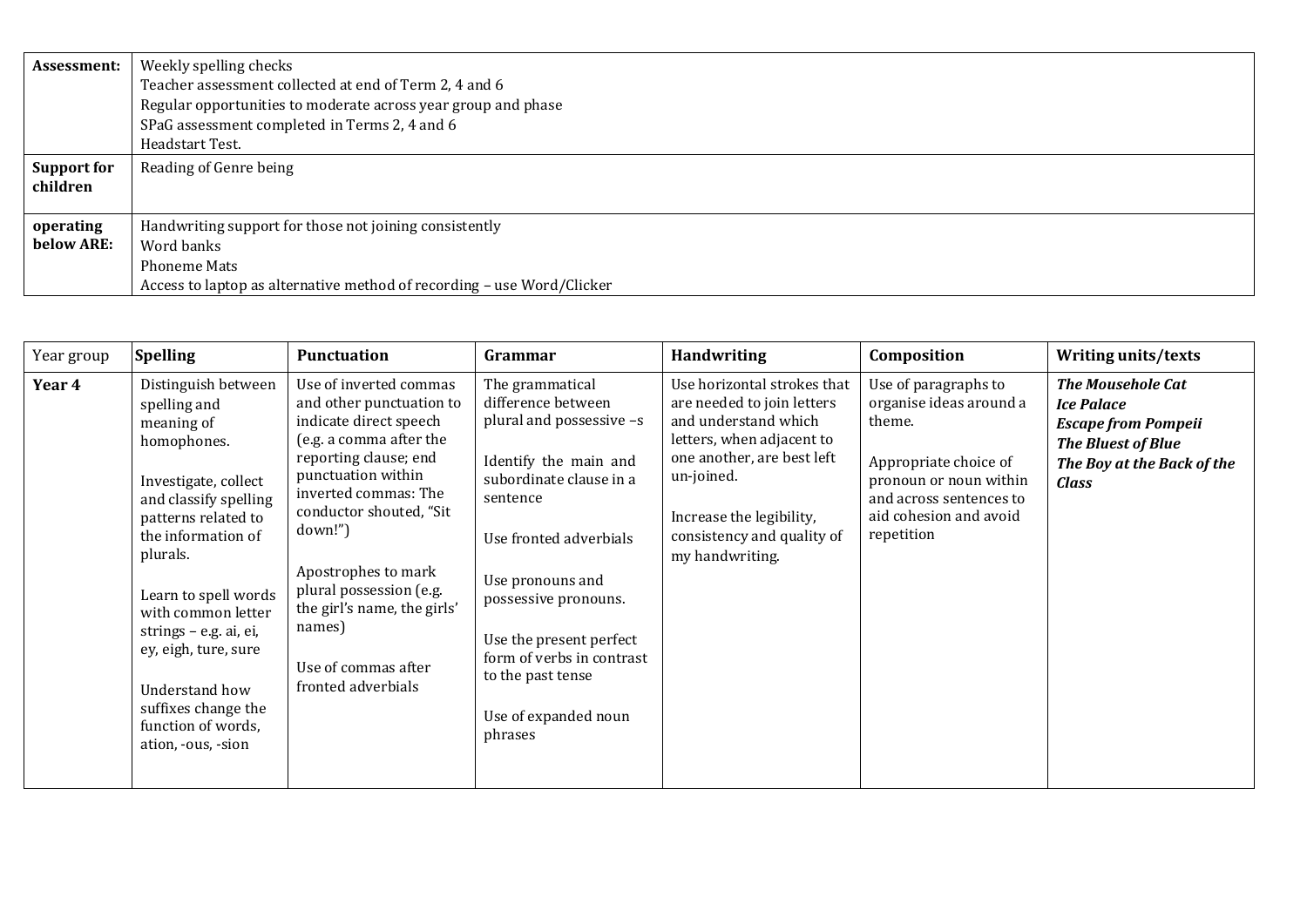| <b>Teaching</b><br>strategies:                            | To develop as writers, children need to be taught to enhance the effectiveness of what they write as well as increasing their competence. Children<br>are taught the different elements of the writing process, sometimes through drama and role play when appropriate.<br>Opportunities to plan, write and edit on a weekly basis.<br>CT to model each part of the writing process on a regular basis - plan, draft, edit and final draft<br>Extended writing opportunities to ensure children develop greater writing stamina termly<br>Children should continue to have opportunities to write for a range of real purposes and audiences as part of their work across the curriculum.<br>Spelling, grammar and punctuation elements integrated into writing units where applicable; alternatively taught as discrete SPaG sessions<br>Children are taught handwriting skills where appropriate |
|-----------------------------------------------------------|----------------------------------------------------------------------------------------------------------------------------------------------------------------------------------------------------------------------------------------------------------------------------------------------------------------------------------------------------------------------------------------------------------------------------------------------------------------------------------------------------------------------------------------------------------------------------------------------------------------------------------------------------------------------------------------------------------------------------------------------------------------------------------------------------------------------------------------------------------------------------------------------------|
| <b>Key</b><br>vocabulary:                                 | Pronoun, possessive pronoun, plurals, possessive apostrophe, inverted commas, fronted adverbials, determiners, conjunctions                                                                                                                                                                                                                                                                                                                                                                                                                                                                                                                                                                                                                                                                                                                                                                        |
| Assessment:                                               | Weekly spelling checks<br>Teacher assessment collected at end of Term 1, 2, 4 and 6<br>Regular opportunities to moderate across year group and phase<br>Use of Year 4 Writing Framework<br>SPaG assessment completed in Terms 2, 4 and 6 (Rising Stars gaps test) Use of Target Tracker to monitor attainment and progress                                                                                                                                                                                                                                                                                                                                                                                                                                                                                                                                                                         |
| <b>Support for</b><br>children<br>operating<br>below ARE: | Support with high frequency/common exception words Phoneme Mat.<br>Individual and small group handwriting practice<br>Writing conferencing with CT/TA<br>Access to laptop as alternative method of recording – use Word/Clicker Dictation/CT scribing<br>Use of writing frames to support structure and content                                                                                                                                                                                                                                                                                                                                                                                                                                                                                                                                                                                    |

| Year group | <b>Spelling</b>                                                                                                                                                                                      | <b>Punctuation</b>                                                                                                     | Grammar                                                                                                                                                                                                                                                    | <b>Handwriting</b>                                                                                                                                           | Composition                                                                                                                                                                                                               | Writing units/texts                                                                                                               |
|------------|------------------------------------------------------------------------------------------------------------------------------------------------------------------------------------------------------|------------------------------------------------------------------------------------------------------------------------|------------------------------------------------------------------------------------------------------------------------------------------------------------------------------------------------------------------------------------------------------------|--------------------------------------------------------------------------------------------------------------------------------------------------------------|---------------------------------------------------------------------------------------------------------------------------------------------------------------------------------------------------------------------------|-----------------------------------------------------------------------------------------------------------------------------------|
| Year 5     | Spell unstressed<br>vowels in<br>polysyllabic words.<br>Spell words with<br>common letter<br>string 'ough'<br>Spell words ending<br>in -cious, -tious, -cial,<br>-tial, -able, -ible, ably,<br>-ibly | Brackets, dashes or<br>commas to indicate<br>parenthesis.<br>Use of commas to clarify<br>meaning or avoid<br>ambiguity | Relative clauses<br>beginning with who,<br>which, where, when,<br>whose, that, or an<br>omitted relative<br>pronoun.<br>Indicating degrees of<br>possibility using adverbs<br>(e.g. perhaps, surely) or<br>modal verbs (e.g. might,<br>should, will, must) | Write legibly and fluently<br>with increasing speed<br>using joined-up<br>handwriting.<br>Choose the writing<br>implement that is best<br>suited for a task. | Use own knowledge to<br>plan, draft, write and edit<br>own compositions.<br>Develop a choice for an<br>appropriate tone for<br>writing (informal or<br>formal)<br>Use devices to build<br>cohesion within a<br>paragraph. | <b>The Great Kapok Tree</b><br><b>Shackleton's Journey</b><br>The Adventures of<br><b>Odysseus</b><br><b>The Kingdom Revealed</b> |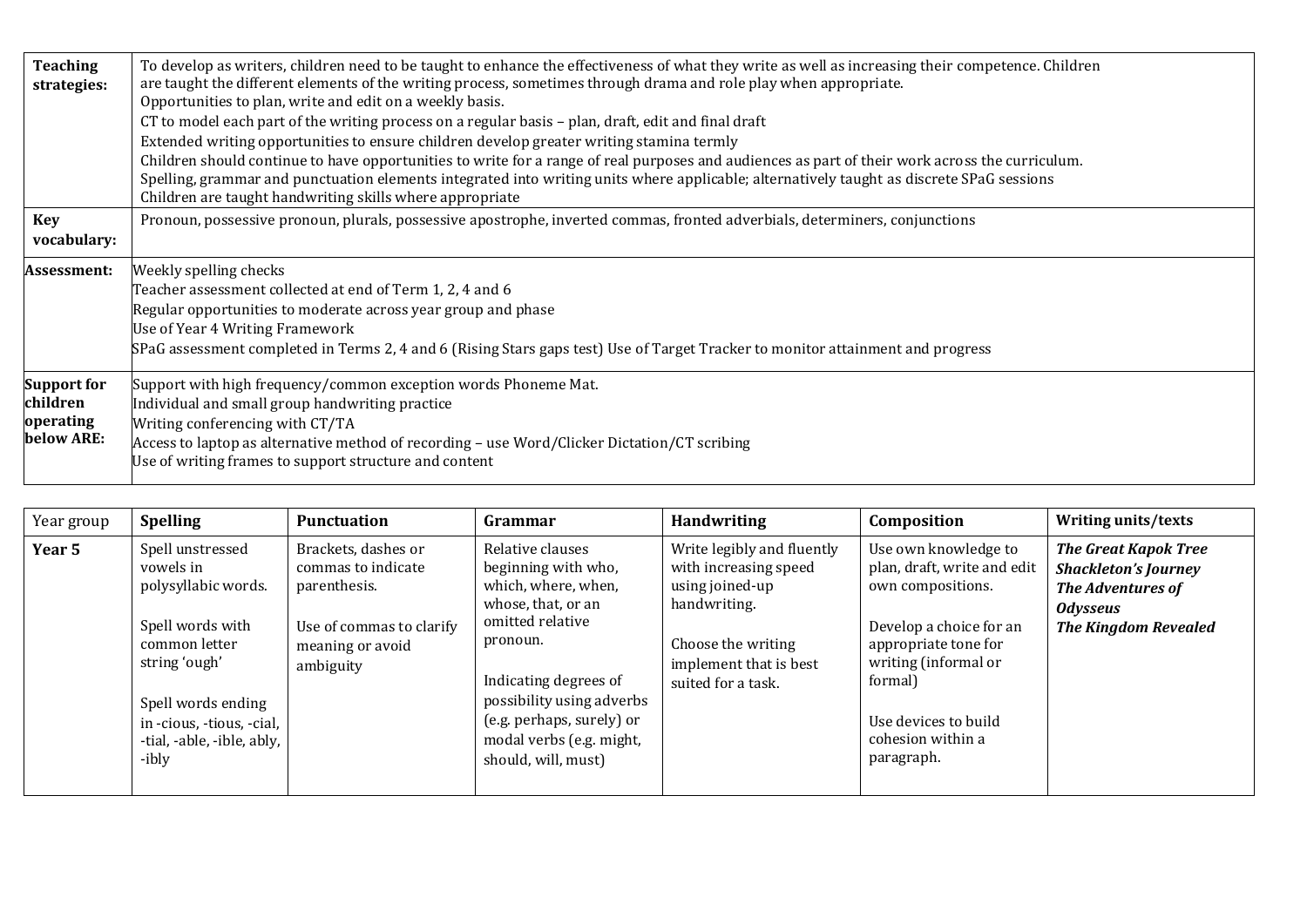|                                                           | Words with silent<br>letters: e.g. kn-, -mb,<br>-bt<br>Words with the ie<br>sound spelt ei after c                                                                                                                                                                                                                                                                                                                                                                                                                                                                                                                                                                                                                                                                                                                                                                          |                                                                                                                                                                                                    |  |  | Link ideas across<br>paragraphs using<br>adverbials of time, place<br>and number.<br>Perform own<br>compositions,<br>considering audience<br>using appropriate<br>intonation, volume and<br>movement. |  |  |  |
|-----------------------------------------------------------|-----------------------------------------------------------------------------------------------------------------------------------------------------------------------------------------------------------------------------------------------------------------------------------------------------------------------------------------------------------------------------------------------------------------------------------------------------------------------------------------------------------------------------------------------------------------------------------------------------------------------------------------------------------------------------------------------------------------------------------------------------------------------------------------------------------------------------------------------------------------------------|----------------------------------------------------------------------------------------------------------------------------------------------------------------------------------------------------|--|--|-------------------------------------------------------------------------------------------------------------------------------------------------------------------------------------------------------|--|--|--|
| <b>Teaching</b><br>strategies:                            | Children should be able to write down their ideas quickly. Their grammar and punctuation should be broadly accurate.<br>Spelling. grammar and punctuation elements integrated into writing units where applicable; alternatively taught as discrete SPaG sessions<br>Children should continue to practise handwriting and be encouraged to increase the speed of it, so that problems with forming letters do not get in the way of their<br>writing down what they want to say.<br>CT to model the elements of the writing process to include planning, drafting, writing, editing and improving final draft.<br>Regular opportunities to write at length and so develop writing stamina, at least termly.<br>Children to have experience of writing for different purposes and audiences across all areas of the curriculum and across all subjects, not just in English. |                                                                                                                                                                                                    |  |  |                                                                                                                                                                                                       |  |  |  |
| <b>Key</b><br>vocabulary:                                 | modal verb, adverbs of possibility, relative clause, relative pronoun, bracket, dash, verb prefixes, cohesion                                                                                                                                                                                                                                                                                                                                                                                                                                                                                                                                                                                                                                                                                                                                                               |                                                                                                                                                                                                    |  |  |                                                                                                                                                                                                       |  |  |  |
| Assessment:                                               | Weekly spelling checks<br>Teacher assessment collected at end of Term 1, 2, 4 and 6<br>Regular opportunities to moderate across year group and phase<br>SPaG assessment completed in Terms 2, 4 and 6 (Rising Stars gaps test) Use<br>of Target Tracker to monitor attainment and progress                                                                                                                                                                                                                                                                                                                                                                                                                                                                                                                                                                                  |                                                                                                                                                                                                    |  |  |                                                                                                                                                                                                       |  |  |  |
| <b>Support for</b><br>children<br>operating<br>below ARE: | Support with high frequency words<br>Writing conferencing with CT/HLTA                                                                                                                                                                                                                                                                                                                                                                                                                                                                                                                                                                                                                                                                                                                                                                                                      | Use of writing frames to support content and structure<br>Children practise handwriting skills regularly where necessary<br>Access to laptop as alternative method of recording - use Word/Clicker |  |  |                                                                                                                                                                                                       |  |  |  |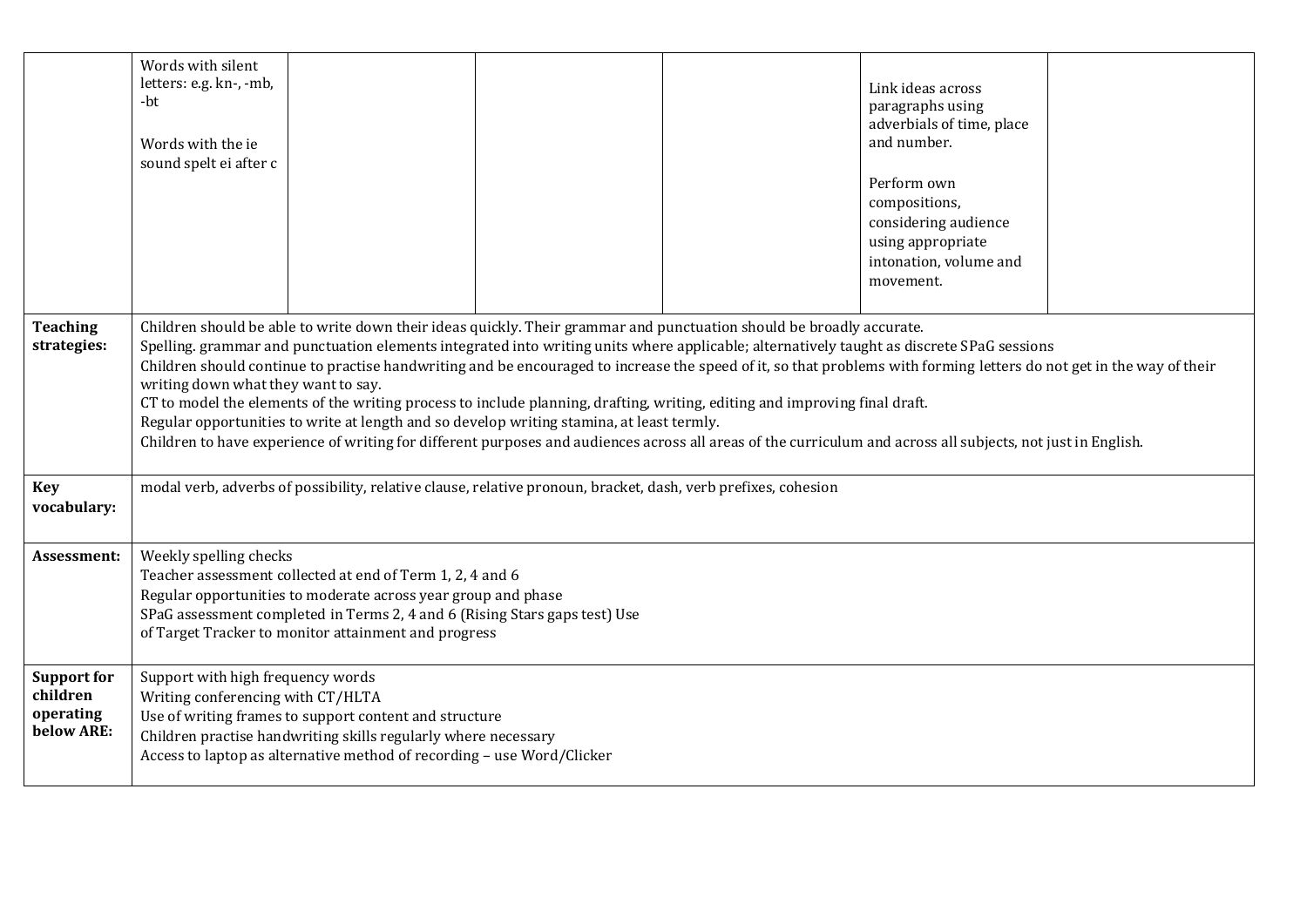| Year group                     | <b>Spelling</b>                                                                                                                                                                                                                                                                                                                                                                                                                                                                                                                                                                                                                                                                                                                                                                                                                                           | <b>Punctuation</b>                                                                                                                                                                                                                                                                                                                                | Grammar                                                                                                                                                                                                                                                                        | Handwriting                                                                                                                                                    | Composition                                                                                                                                                                                                                                                                                                                                                                                                                                                                                                                                                              | Writing units/texts                                           |
|--------------------------------|-----------------------------------------------------------------------------------------------------------------------------------------------------------------------------------------------------------------------------------------------------------------------------------------------------------------------------------------------------------------------------------------------------------------------------------------------------------------------------------------------------------------------------------------------------------------------------------------------------------------------------------------------------------------------------------------------------------------------------------------------------------------------------------------------------------------------------------------------------------|---------------------------------------------------------------------------------------------------------------------------------------------------------------------------------------------------------------------------------------------------------------------------------------------------------------------------------------------------|--------------------------------------------------------------------------------------------------------------------------------------------------------------------------------------------------------------------------------------------------------------------------------|----------------------------------------------------------------------------------------------------------------------------------------------------------------|--------------------------------------------------------------------------------------------------------------------------------------------------------------------------------------------------------------------------------------------------------------------------------------------------------------------------------------------------------------------------------------------------------------------------------------------------------------------------------------------------------------------------------------------------------------------------|---------------------------------------------------------------|
| Year 6                         | Explore less<br>common prefixes<br>and suffixes.<br>Adding suffixes<br>beginning with<br>vowel letters to<br>words ending in -fer<br>Homophones and<br>other confused<br>words<br>Words ending in<br>-ant, -ance, -ancy,<br>-ent, -ence, -ency<br>Revise all previous<br>spelling patterns in<br>preparation for end<br>of KS2 assessment                                                                                                                                                                                                                                                                                                                                                                                                                                                                                                                 | Use of the semi-colon,<br>colon and dash to mark<br>the boundary between<br>independent clauses.<br>Use of the colon to<br>introduce a list and use of<br>semi-colons within lists.<br><b>Punctuation of bullet</b><br>points to list information.<br>How hyphens can be<br>used to avoid ambiguity<br>(e.g. recover/re-cover)<br>Use of ellipsis | Difference between<br>vocabulary used for<br>formal and informal<br>speech and writing.<br>Use of the subjunctive<br>form.<br>Use of active and passive<br>voice to affect the<br>presentation of<br>information in a<br>sentence.<br>Develop use of antonyms<br>and synonyms. | Write legibly and fluently<br>with increasing speed<br>using joined-up<br>handwriting.<br>Choose an appropriate<br>handwriting style for a<br>particular task. | Use own knowledge to<br>plan, draft, write and edit<br>own compositions.<br>Describe settings,<br>characters and<br>atmosphere, and<br>integrate dialogue to<br>convey character and<br>advance the action.<br>Choose the appropriate<br>tone for writing<br>(informal or formal), and<br>demonstrate shifts.<br>Ensure the consistent<br>and correct use of tense<br>throughout a piece of<br>writing.<br>Propose changes to<br>vocabulary, grammar and<br>punctuation to enhance<br>meaning and improve<br>work.<br>Use layout devices to<br>structure different texts | <b>Floodland</b><br><b>Goodnight Mr Tom</b><br><b>Skellig</b> |
| <b>Teaching</b><br>strategies: | Teachers should prepare children for secondary education by ensuring that they can consciously control sentence structure in their writing and understand why<br>sentences are constructed as they are.<br>Writing should be sufficiently fluent and effortless for children to manage the general demands of the curriculum in Year 7, across all subjects and not just in English.<br>Children have daily writing opportunities to include planning, drafting, writing and editing final draft.<br>Opportunities to write at length with a focus on the quality of the written content.<br>Children to have experience of writing for different purposes and audiences across all areas of the curriculum.<br>Spelling, grammar and punctuation elements integrated into writing units where applicable; alternatively taught as discrete SPaG sessions |                                                                                                                                                                                                                                                                                                                                                   |                                                                                                                                                                                                                                                                                |                                                                                                                                                                |                                                                                                                                                                                                                                                                                                                                                                                                                                                                                                                                                                          |                                                               |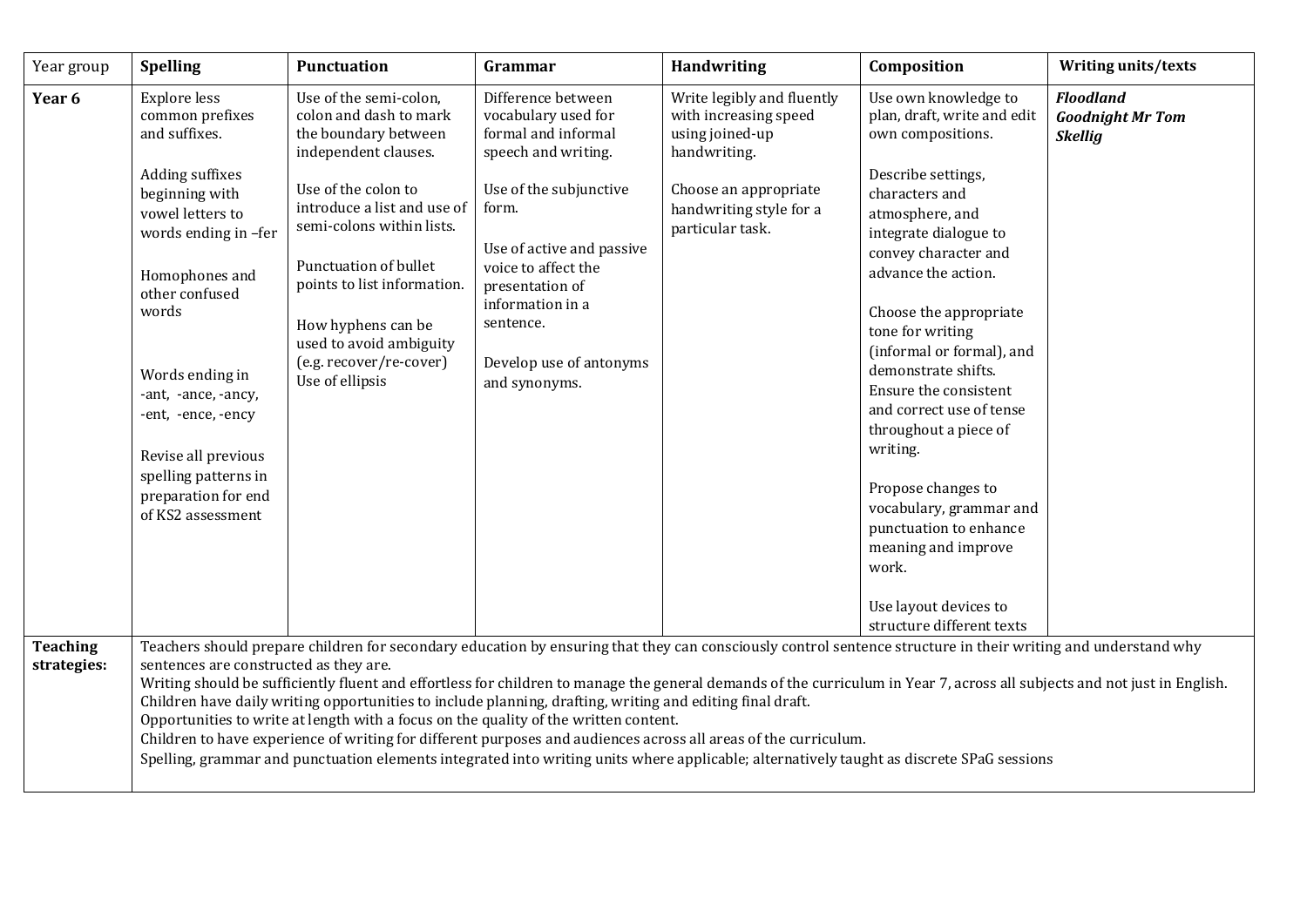| <b>Key</b>         | subject, object, synonyms, antonyms, ellipsis, hyphen, colon, semi-colon, bullet points, active, passive, formal, informal, subjunctive form |  |  |  |  |  |  |
|--------------------|----------------------------------------------------------------------------------------------------------------------------------------------|--|--|--|--|--|--|
| vocabulary:        |                                                                                                                                              |  |  |  |  |  |  |
|                    |                                                                                                                                              |  |  |  |  |  |  |
| Assessment:        | Teacher assessment collected at end of Term 2, 4 and 6                                                                                       |  |  |  |  |  |  |
|                    | Regular opportunities to moderate across year group and phase, including County Moderation                                                   |  |  |  |  |  |  |
|                    | Old SPaG SATs assessment completed in Terms 2 and 4 with SATs in Term 5                                                                      |  |  |  |  |  |  |
|                    | Use of end of KS2 Writing framework                                                                                                          |  |  |  |  |  |  |
|                    |                                                                                                                                              |  |  |  |  |  |  |
| <b>Support for</b> | Access to laptop as alternative method of recording - use Word/Clicker                                                                       |  |  |  |  |  |  |
| children           | Use of writing frames to support structure and content                                                                                       |  |  |  |  |  |  |
| operating          | Support given to individuals/small groups who need to practice handwriting skills.                                                           |  |  |  |  |  |  |
| below ARE:         |                                                                                                                                              |  |  |  |  |  |  |
|                    |                                                                                                                                              |  |  |  |  |  |  |